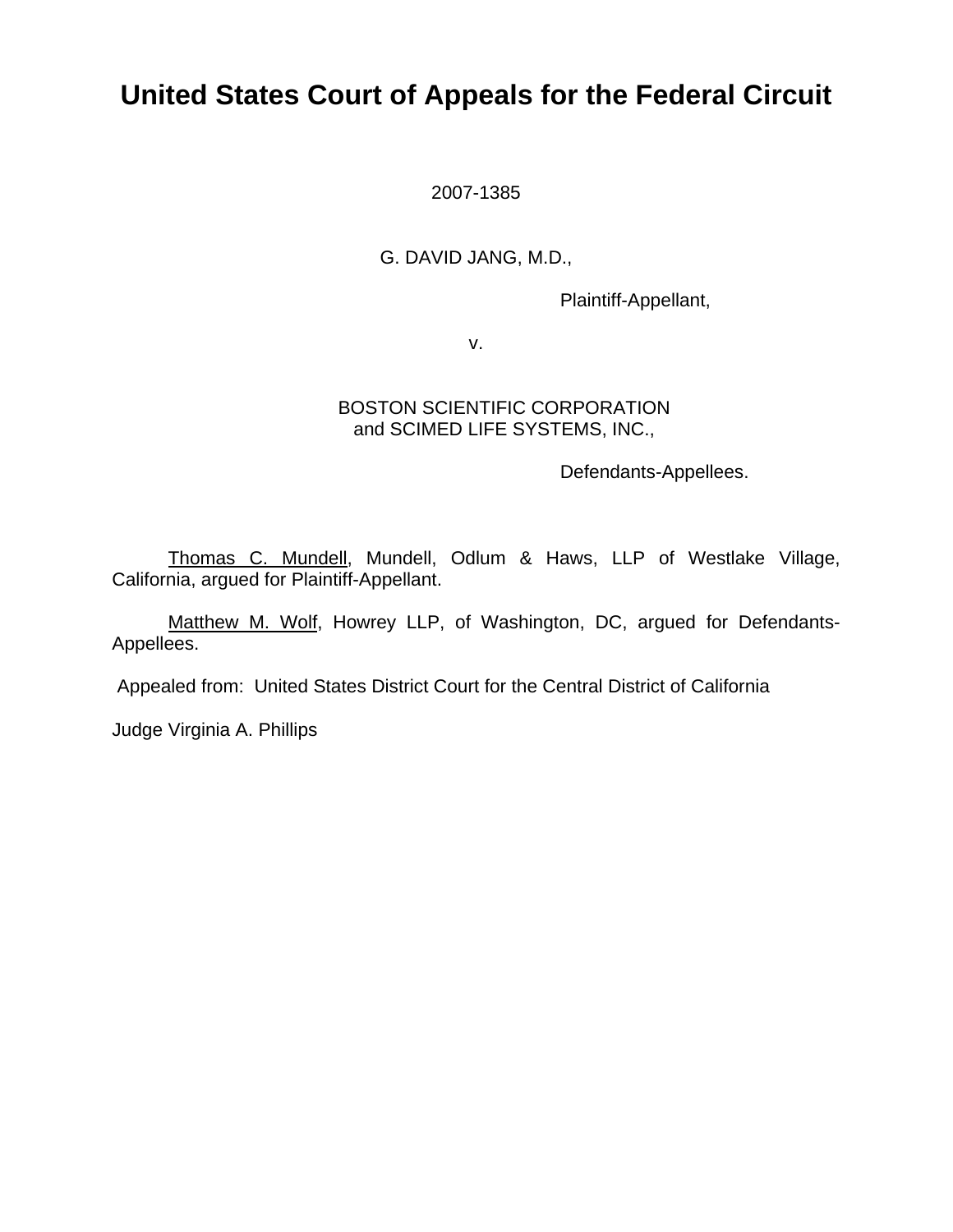# **United States Court of Appeals for the Federal Circuit**

2007-1385

#### G. DAVID JANG, M.D.,

Plaintiff-Appellant,

v.

#### BOSTON SCIENTIFIC CORPORATION and SCIMED LIFE SYSTEMS, INC.,

Defendants-Appellees.

Appeal from the United States District Court for the Central District of California in case no. 05-CV-00426, Judge Virginia A. Phillips.

DECIDED: July 15, 2008

 $\frac{1}{\sqrt{2}}$  ,  $\frac{1}{\sqrt{2}}$  ,  $\frac{1}{\sqrt{2}}$  ,  $\frac{1}{\sqrt{2}}$  ,  $\frac{1}{\sqrt{2}}$  ,  $\frac{1}{\sqrt{2}}$  ,  $\frac{1}{\sqrt{2}}$  ,  $\frac{1}{\sqrt{2}}$  ,  $\frac{1}{\sqrt{2}}$  ,  $\frac{1}{\sqrt{2}}$  ,  $\frac{1}{\sqrt{2}}$  ,  $\frac{1}{\sqrt{2}}$  ,  $\frac{1}{\sqrt{2}}$  ,  $\frac{1}{\sqrt{2}}$  ,  $\frac{1}{\sqrt{2}}$ 

 $\frac{1}{2}$  ,  $\frac{1}{2}$  ,  $\frac{1}{2}$  ,  $\frac{1}{2}$  ,  $\frac{1}{2}$  ,  $\frac{1}{2}$  ,  $\frac{1}{2}$  ,  $\frac{1}{2}$  ,  $\frac{1}{2}$  ,  $\frac{1}{2}$  ,  $\frac{1}{2}$  ,  $\frac{1}{2}$  ,  $\frac{1}{2}$  ,  $\frac{1}{2}$  ,  $\frac{1}{2}$  ,  $\frac{1}{2}$  ,  $\frac{1}{2}$  ,  $\frac{1}{2}$  ,  $\frac{1$ 

Before GAJARSA, LINN, and DYK, Circuit Judges.

DYK, Circuit Judge.

 In this contract case, plaintiff G. David Jang, M.D., alleges that defendants, Boston Scientific Corporation ("Boston Scientific") and Scimed Life Systems Incorporated ("Scimed") breached a contract with Jang by failing to make required payments. The right to these payments depends on whether the sale of certain devices by Boston Scientific and Scimed were "covered by" (i.e., would have infringed) U.S. Patents No. 5,922,021 and 5,954,743 ("the '021 patent" and "the '743 patent," respectively), originally issued to Jang and later assigned to defendants. The district court issued a claim construction order, and the parties entered into a stipulation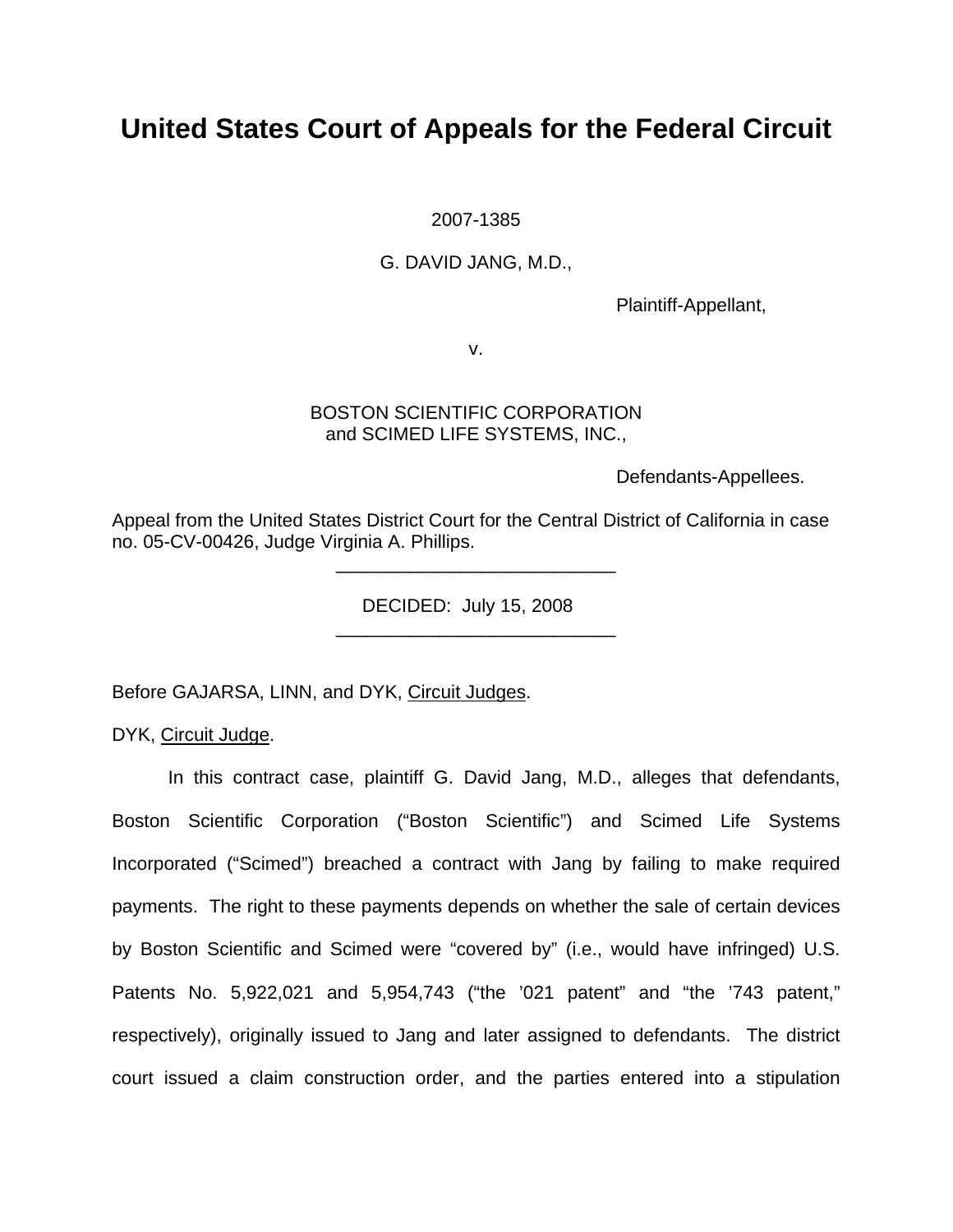conceding that infringement could not be shown if the district court's claim constructions were upheld on appeal. The stipulation did not explain whether Jang's success on appeal in overturning any particular claim construction issue would, in fact, affect the infringement dispute. At oral argument Jang conceded that resolution of the dispute, at least as to one of the district court's claim constructions, would not affect infringement, and defendants appeared to agree. Moreover, even as to those claim construction rulings that could affect infringement, it is not clear how the claim constructions would render the accused products infringing or noninfringing. As a result of the ambiguity both as to which claim construction rulings affect infringement and as to how those rulings relate to the accused product, we vacate the judgment and remand to the district court for clarification.

#### BACKGROUND

 Jang is the named inventor of the '021 and '743 patents, relating to the design or architecture of intravascular stents, tube-shaped mesh devices used to treat certain forms of cardiac disease. Intravascular stents are inserted in a blood vessel and then expanded (usually by use of a balloon catheter) to prop open a blocked or weakened section of the vessel. In particular, the patents relate to the particular patterns of repeated shapes that make up the stents and that allow them, among other things, to exhibit radial strength when expanded, to be adequately flexible during insertion, and to avoid foreshortening in length during expansion. See '021 patent, col. 3, ll.23-46; '743 patent, col.3, ll.13-34.

Through a contract executed in 2002, Jang assigned the '021 and '743 patents to Boston Scientific and Scimed. In exchange, Boston Scientific and Scimed agreed to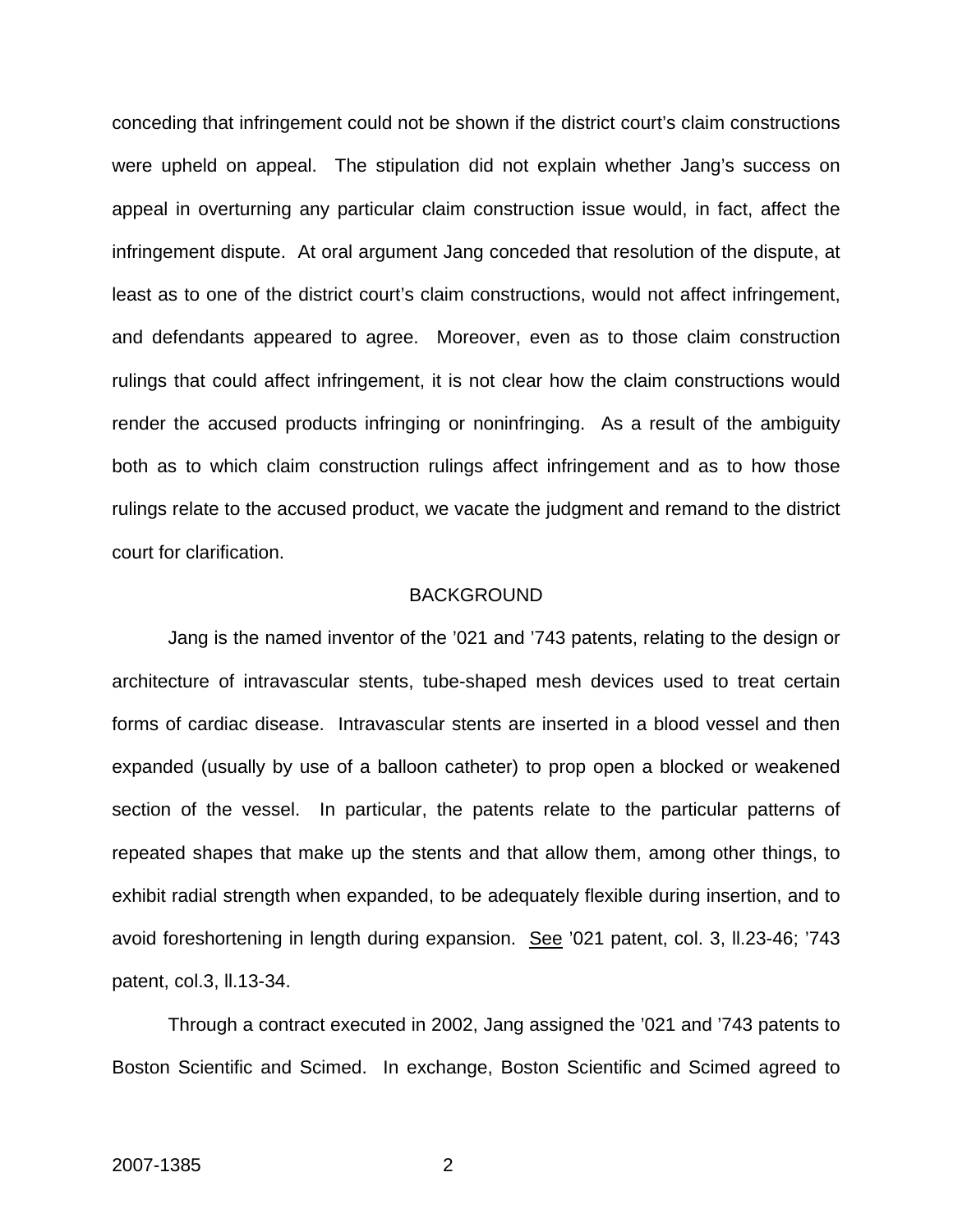pay \$50 million immediately and agreed to pay an additional amount (up to \$110 million) based on the sales of commercial products covered by the assigned patents if such products were produced, or a noncommercialization payment of \$10 million if such products were not produced. Boston Scientific and Scimed developed and sold several stent designs that they asserted were not covered by the assigned '021 and '743 patents, and paid Jang only the initial \$50 million payment and the \$10 million noncommercialization fee.

Jang filed his initial complaint in this action in the District Court for the Central District of California on May 19, 2005. Boston Scientific and Scimed answered and counterclaimed, and Jang filed a First Amended Complaint in March 2006. Jang's First Amended Complaint asserted, as the third alternative claim for relief, a claim for breach of contract against defendants. Jang's breach of contract claim asserted that four models of commercial intravascular stents sold by Boston Scientific and Scimed were "covered by" either or both of the '021 and '743 patents (i.e., would infringe the patents), and thus that Jang was entitled to an additional payment of \$100 million under the assignment agreement.<sup>[1](#page-3-0)</sup> The parties' briefs on appeal neglect to advise us which claims are asserted against the accused products. The district court held a claim construction hearing on May 30, 2006. By apparent agreement of the parties, the claim construction hearing focused on terms used in claim 1 of each of the asserted patents.

The district court issued a claim construction order on August 24, 2006, construing the contested claim terms: "expansion column," "connecting strut column,"

<span id="page-3-0"></span> $\frac{1}{1}$  The first claim for relief in Jang's First Amended Complaint, seeking rescission of the contract, and the fourth claim for relief, asserting a breach of fiduciary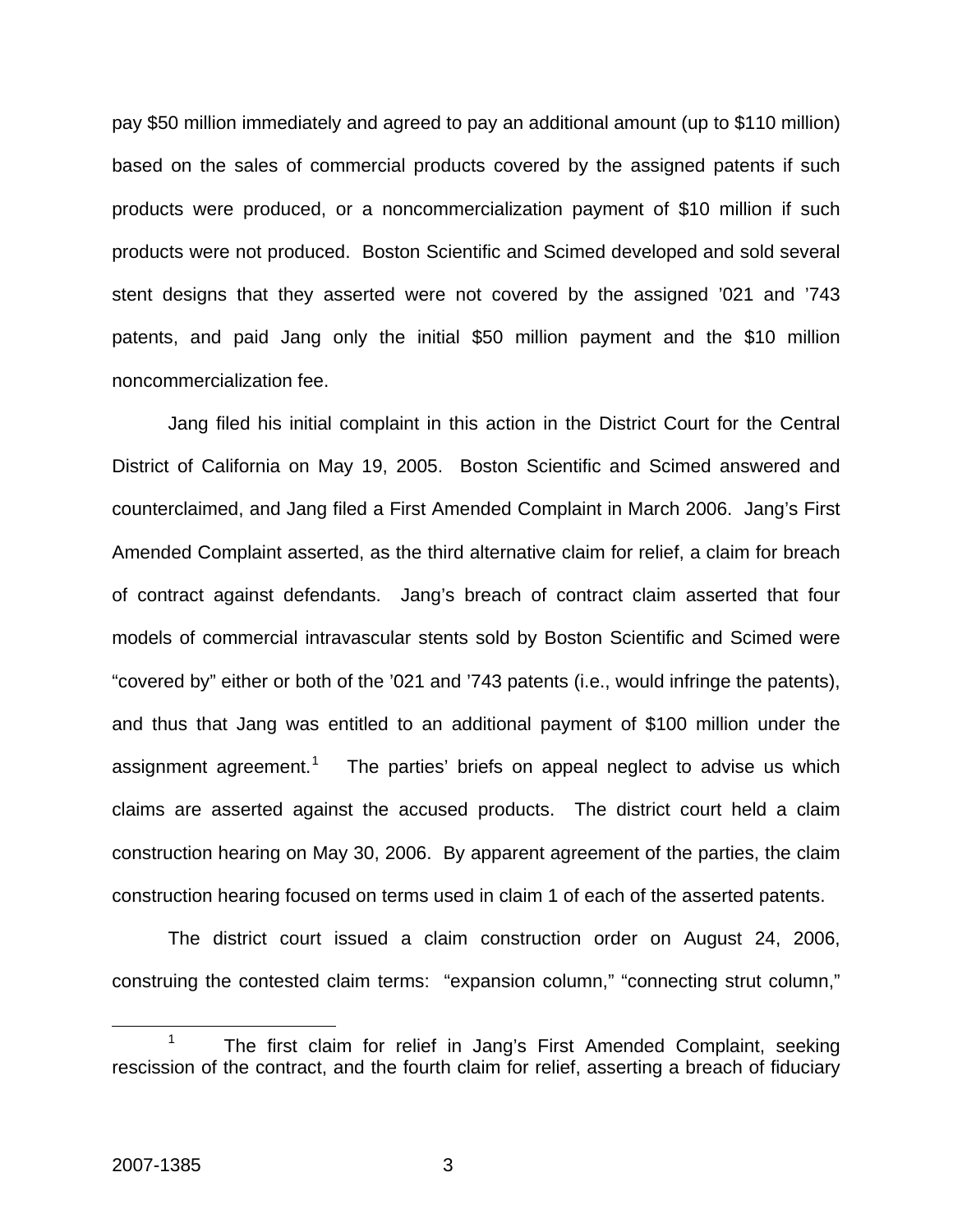"connecting strut," "expansion strut," "expansion strut pair," "proximal," "distal," and "radius of curvature."

After the district court's claim construction order was issued, the parties entered a stipulation, agreeing that under the district court's claim construction, Jang could not prove that the accused products were "covered by" (i.e., infringed) the asserted patents. Accordingly, the parties agreed that partial summary judgment in favor of Boston Scientific and Scimed should be entered on Jang's breach of contract claim. The stipulation expressly preserved Jang's ability to challenge the claim construction order on appeal. The stipulation did not explain why the district court's claim construction resulted in non-liability, other than to state that, "under the Court's existing Claim Construction Order, Dr. Jang cannot prove that the Express stent is covered by any claims of U.S. Patent Nos. 5,9[2](#page-4-0)2,021 and 5,954,743  $\dots$ ." J.A. at 19. $^2$  On September

<span id="page-4-0"></span>duty, were also based, in part, on the failure by Boston Scientific and Scimed to make the additional disputed \$100 million payment. 2

In relevant part, the stipulation provided:

 On or about August 24, 2006, the Court issued a Claim Construction Order ("the Order"), which the parties received on August 28, 2006. Plaintiff Dr. Jang believes that the Court's Order is incorrect in several fundamental respects, and he intends to seek appellate review of the Court's Order in the appropriate appellate court. Nonetheless, the parties agree that, under the Court's existing Claim Construction Order, Dr. Jang cannot prove that the Express stent is covered by any claims of U.S. Patent Nos. 5,922,021 and 5,954,743, and therefore cannot prove that Scimed breached the Assignment Agreement with respect to those patents.

 Accordingly, in order to conserve the resources of both the parties and the Court, see, e.g., York Prods., lnc. v. Central Tractor Farm & Family Ctr., 99 F.3d 1568, 1571 (Fed. Cir. 1996), the parties hereby stipulate and agree, subject to the approval of this Court, and further subject to the full and complete preservation of Dr. Jang's right to appeal the Order, that an order of partial summary judgment should now be entered against Dr. Jang and in favor of Scimed on Dr. Jang's Third Claim

 $\overline{a}$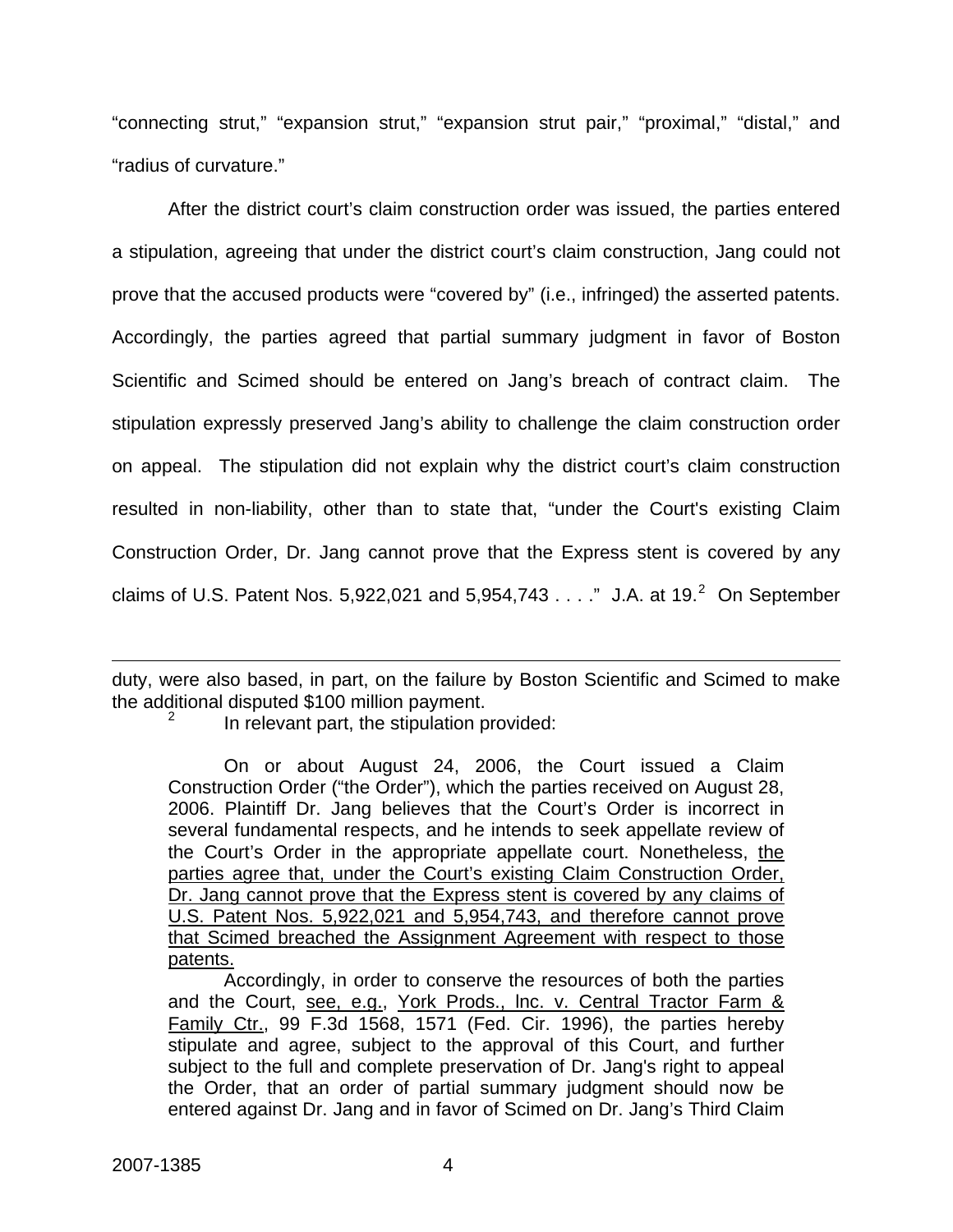18, 2006, the district court entered partial summary judgment as to the breach of contract claim based on the parties' joint stipulation requesting this disposition. The judgment did not explain how any of the disputed claim construction rulings related to the accused devices.

This judgment was not yet final as to all claims, however, as other claims and counterclaims remained outstanding. On January 30, 2007, the district court entered partial summary judgment in favor of defendants as to two of Jang's claims seeking rescission of the agreement with respect to the ownership of certain other patents relating to balloon angioplasty that originally issued to Jang. On May 8, 2007, the district court signed a proposed consent judgment drafted by the parties which incorporated the two prior judgments into a final judgment and granted declaratory relief that the disputed balloon angioplasty patents "are not within the scope of Dr. Jang's assignment obligations to [Boston Scientific] under any current or past agreement

 This Stipulation is wholly predicated on Dr. Jang's right to obtain appellate review of the Court's Claim Construction Order. By entering into this Stipulation, the parties agree that Dr. Jang is not waiving, but rather is expressly reserving, his right to obtain appellate review of the Court's Claim Construction Order and to proceed further with his Third Claim for Relief on remand from the Court of Appeals should the Court of Appeals reverse or vacate this Court's Claim Construction Order in whole or in part. Indeed, Dr. Jang's fight to appeal the Court's Claim Construction Order is an essential condition of this Stipulation, and if the Court does not agree that Dr. Jang is fully preserving all of his rights to obtain appellate review of the Claim Construction Order, then Dr. Jang does not consent to the entry of an order granting partial summary judgment against him on his Third Claim for Relief and requests that the Court reject this Stipulation.

J.A. at 19-21 (emphasis added and original emphases omitted).

1

for Relief for Breach of Contract against Scimed. Similarly, because the Defendants' first and second counterclaims are now moot, the parties also stipulate and agree, subject to the approval of this Court, that an order should be entered dismissing those counterclaims without prejudice.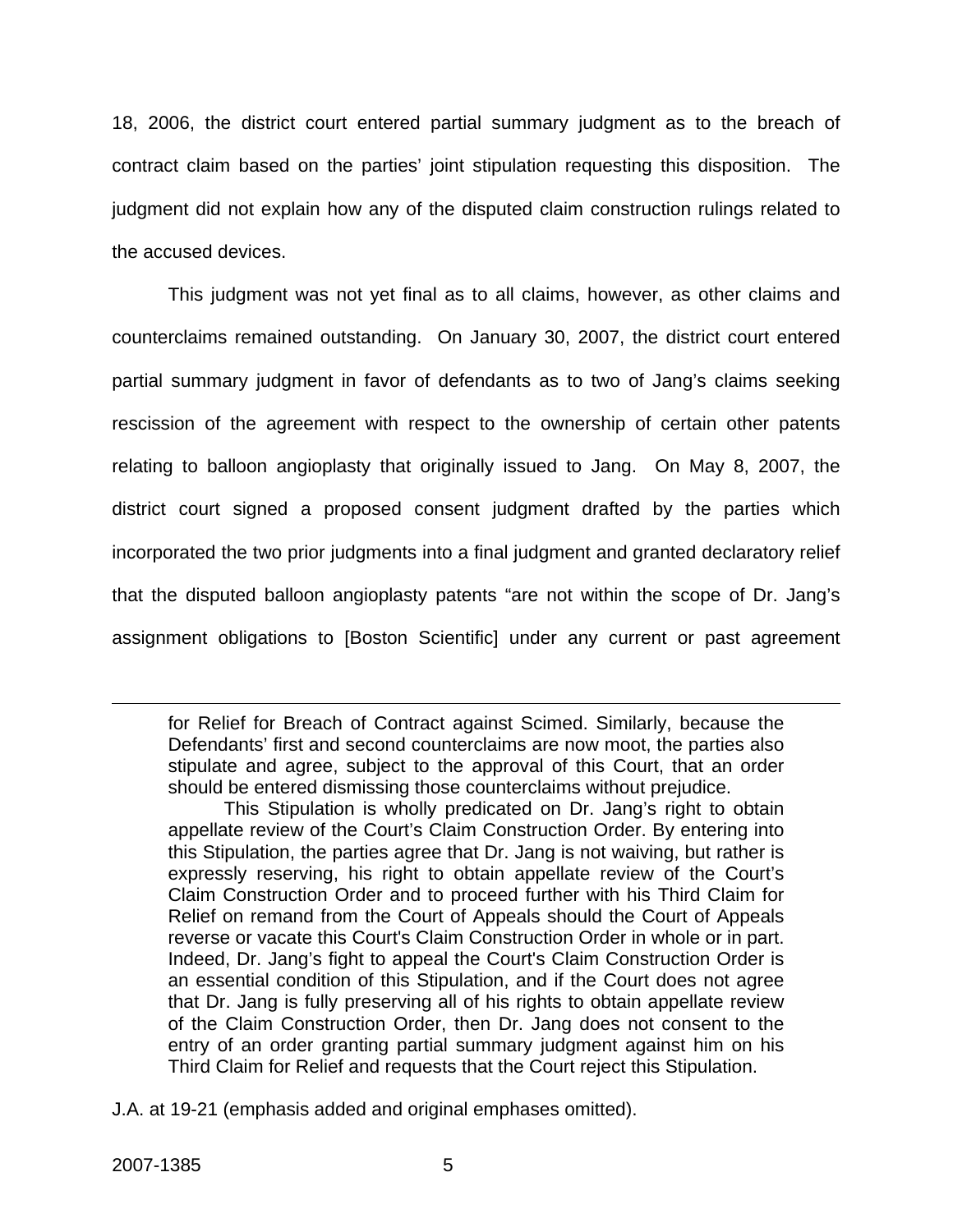between the parties." J.A. at 29. The consent judgment also preserved Jang's right to appeal the district court's claim construction rulings with respect to the '021 and '743 patents, and preserved Jang's "right to pursue his breach of fiduciary duty and rescission claims in the event the Court of Appeals reverses or vacates [the district court's] claim construction order." ld. at [3](#page-6-0)0.<sup>3</sup>

Jang timely appealed from the final consent judgment, challenging only the district court's claim construction with respect to the '021 and '743 patents. At oral argument on appeal, counsel for plaintiff admitted that resolution of at least one of the claim construction disputes would not affect the issue of infringement. $4$  Defendants also acknowledged that the dispute as to whether "expansion column" includes a "vertical" or "tubular" requirement "is not crucial here" and would not affect the issue of infringement. Br. of Defendants-Appellees at 29 n.5. Counsel for defendants again admitted at oral argument that that he did not consider resolution of this dispute relevant to the issue of

<span id="page-6-0"></span> $\overline{\phantom{a}}$  3  $3 \cdot$  In full, this paragraph of the consent judgment provided as follows:

Dr. Jang waives his right to appeal the Court's order dated January 30, 2007, granting in part and denying in part [Boston Scientific's] motion for summary judgment; such waiver, this Consent Judgment, and the Court's Order dated January 30, 2007, are all without prejudice to Dr. Jang's right to pursue his breach of fiduciary duty and rescission claims in the event the Court of Appeals reverses or vacates this Court's claim construction order dated August 25, 2006, to the extent such claims are not based upon the now-resolved dispute between the parties pertaining to the scope of Dr. Jang's assignment obligations under the Assignment Agreement and Employment Agreement . . . .

J.A. at 30.

<span id="page-6-1"></span><sup>4</sup> In relevant part, counsel for plaintiff stated: "In fact, I don't think that the issue of tubularness versus non-tubularness has anything to do with infringement, and similarly there is another word in there, vertical--a vertical extension of space as opposed to a ring of space, that's another one that I don't think is pertinent to the issue of infringement." Oral Argument at 2:43-3:03.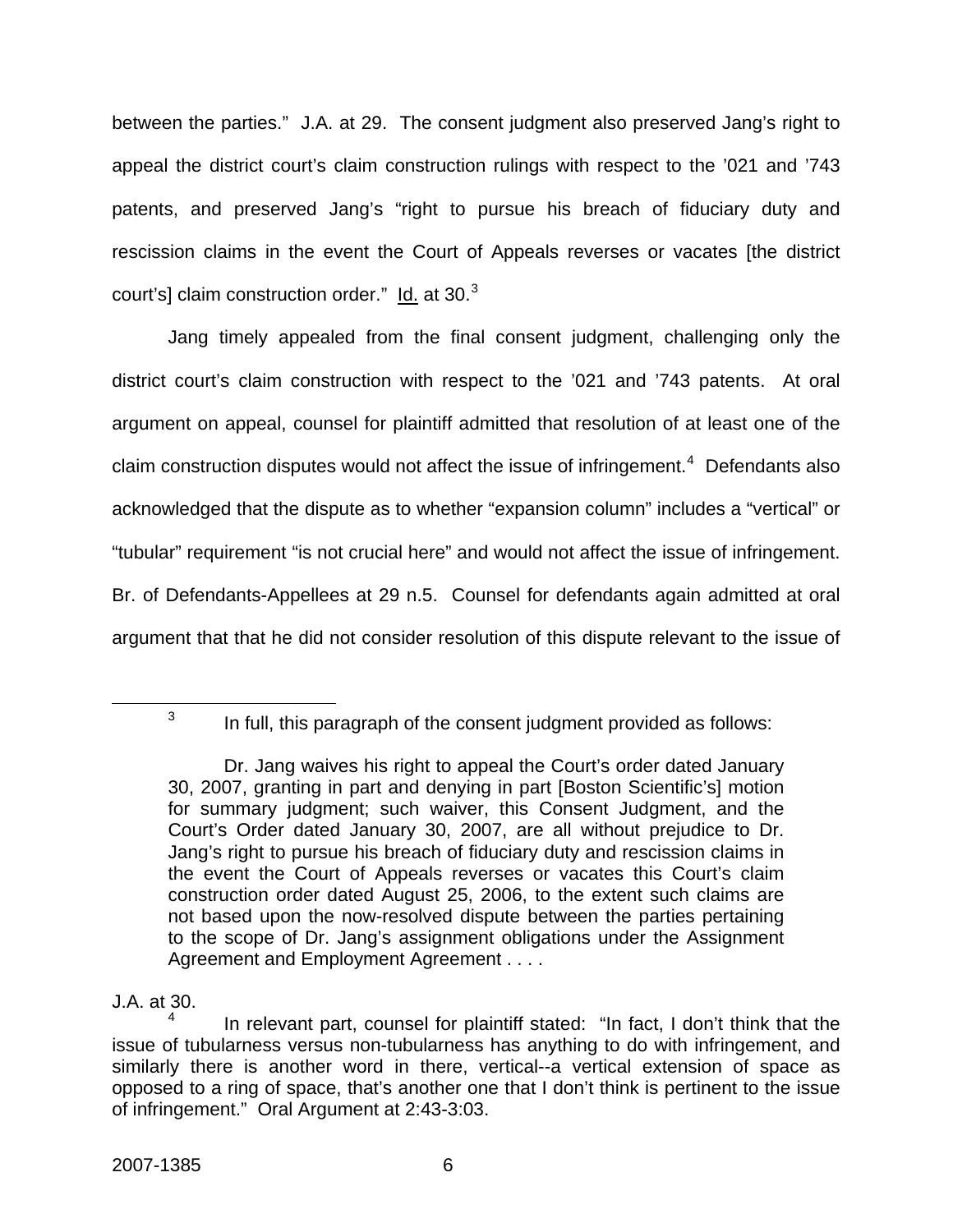infringement. Oral Argument at 34:50-35:04 ("[A]s to tubular, as I believe we suggested in our brief, we do not think that is a material dispute and we would not have addressed it [if Jang had not].  $\dots$ "). We have jurisdiction pursuant to 28 U.S.C. § 129[5](#page-7-0)(a)(1).<sup>5</sup>

### **DISCUSSION**

I

 It is clear that a judgment entered based on a stipulation of the parties may in appropriate circumstances be reviewed on appeal. Indeed, this court has reviewed stipulated judgments based on claim construction when the judgments were entered with the express purpose of obtaining appellate review of the claim construction. See, e.g., Oatey Co. v. IPS Corp., 514 F.3d 1271, 1276 (Fed. Cir. 2008); Ventana Med. Sys., Inc. v. Biogenex Labs., Inc., 473 F.3d 1173, 1177 (Fed. Cir. 2006); Generation II Orthotics Inc. v. Med. Tech. Inc., 263 F.3d 1356, 1363 (Fed. Cir. 2001); Interactive Gift Express, Inc. v. Compuserve Inc., 256 F.3d 1323, 1330 (Fed. Cir. 2001). However, a consent judgment must satisfy the same standards of appellate jurisdiction as any other judgment entered by the district court. See, e.g., United States v. Procter & Gamble Co., 356 U.S. 677, 680-81 (1958). A judgment is reviewable only if it is possible for the appellate court to ascertain the basis for the judgment challenged on appeal.

<span id="page-7-0"></span> $\frac{1}{5}$  $5$  Although this case arises from a contract claim, rather than directly as a patent infringement claim, Jang's right to relief on the contract claim as asserted in the complaint depends on an issue of federal patent law—whether the stents sold by Boston Scientific and Scimed would have infringed the '021 and '743 patents. See Christianson v. Colt Indus. Operating Corp., 486 U.S. 800, 808-09 (1988) (explaining that this court has authority over appeals in cases where, inter alia, "a well-pleaded complaint establishes . . . that the plaintiff's right to relief necessarily depends on resolution of a substantial question of federal patent law, in that patent law is a necessary element of one of the well-pleaded claims"); U.S. Valves, Inc. v. Dray, 212 F.3d 1368, 1372 (Fed. Cir. 2000) (concluding that "patent law is a necessary element of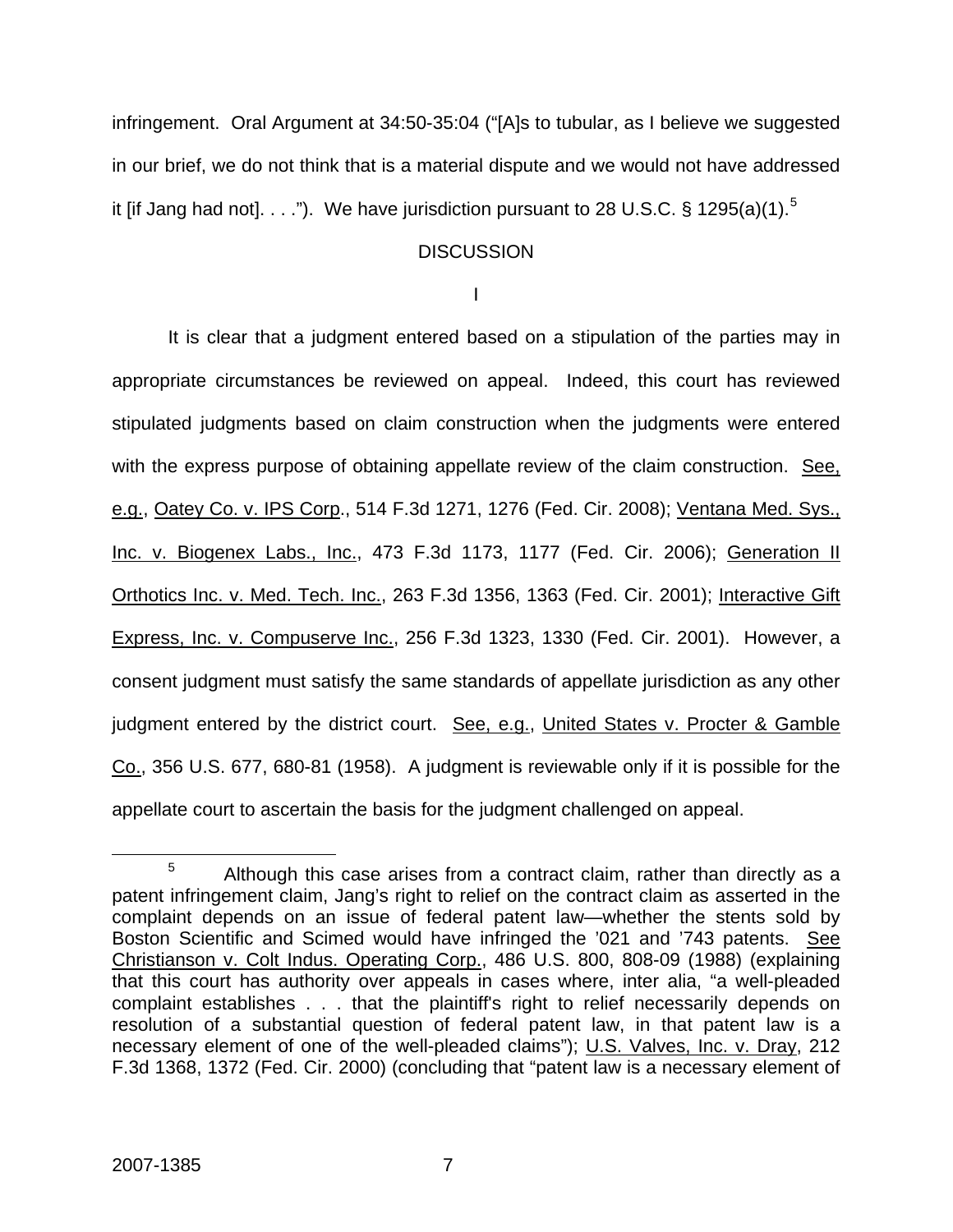The Supreme Court has recognized the authority to remand for clarification judgments that suffer from ambiguity, particularly when the ambiguity implicates jurisdictional concerns. See, e.g., Bush v. Palm Beach County Canvassing Bd., 531 U.S. 70, 78 (2000) (remanding because there was "'considerable uncertainty as to the precise grounds for the decision<sup>[]"</sup> from which the appeal was taken (quoting Minnesota v. Nat'l Tea Co., 309 U.S. 551, 555 (1940))); see also Dennison Mfg. Co. v. Panduit Corp., 475 U.S. 809, 811 (1986) (remanding for clarification due to the "lack [of] an adequate explanation of the basis for the Court of Appeals' judgment"). The Courts of Appeals in general and our court in particular have recognized that a remand for clarification is appropriate where a judgment is ambiguous.<sup>[6](#page-8-0)</sup>

 $\overline{a}$ 

U.S. Valves' breach of contract action" because "U.S. Valves must show that Dray sold valves that were covered by the licensed patents" to prevail on that claim).

<span id="page-8-0"></span><sup>6</sup> See, e.g., Nazomi Commc'ns, Inc. v. ARM Holdings, PLC, 403 F.3d 1364, 1371-72 (Fed. Cir. 2005) (remanding for clarification of noninfringement ruling due to "the absence of findings of fact on the nature of the accused device" and of claim construction based on inadequate analysis that did not "supply [a] basis . . . sufficient for a meaningful review"); Superior Fireplace Co. v. Majestic Prods. Co., 270 F.3d 1358, 1377 (Fed. Cir. 2001) (remanding for clarification of conclusion that case was not exceptional for purposes of attorney's fees award because "the district court's failure to provide any findings or reasoning prevents us from reviewing its decision"); Telectronics Pacing Sys., Inc. v. Ventritex, Inc., 982 F.2d 1520, 1526 (Fed Cir. 1992) (noting that a remand for clarification of a judgment entered through summary judgment is appropriate "if the 'district court's underlying holdings would otherwise be ambiguous or inascertainable"" (quoting Hanson v. Aetna Life & Cas., 625 F.2d 573, 575 (5th Cir. 1980))); Bott v. Four Star Corp., 807 F.2d 1567, 1574-75 (Fed. Cir. 1986) (remanding for clarification of ambiguity as to the amount of damages the district court intended to award), overruled on other grounds by A.C. Aukerman Co. v. R.L. Chaides Const. Co., 960 F.2d 1020 (Fed. Cir. 1992); Cable Elec. Prods., Inc. v. Genmark, Inc., 770 F.2d 1015, 1020 (Fed. Cir. 1985) (recognizing that remand for clarification may be necessary when the logic of a judgment under review "cannot be discerned"), overruled on other grounds by Midwest Indus., Inc. v. Karavan Trailers, Inc., 175 F.3d 1356 (Fed. Cir. 1999); see also In re Frillette, 423 F.2d 1397, 1400-01 (CCPA 1970) (remanding for clarification of ambiguity as to whether patent application was rejected for lack of enablement or for indefiniteness of claim language).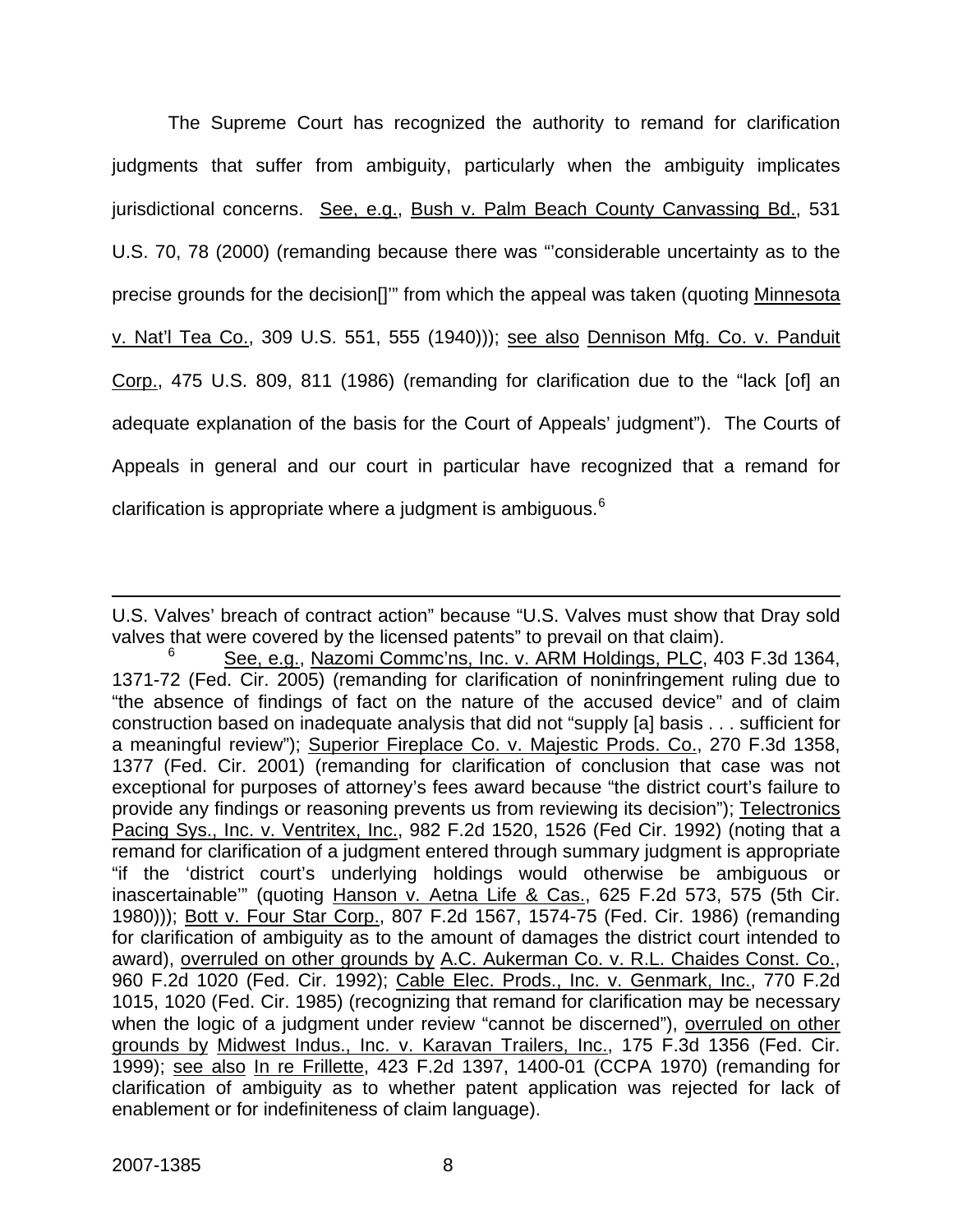In this case, the consent judgment under review suffers from two ambiguities. As a result, we conclude that it is appropriate to remand this case to the district court for clarification.

A

 First, it is impossible to discern from the stipluated judgment which of the district court's claim construction rulings would actually affect the issue of infringement. Here, plaintiff challenges seven aspects of the district court's claim construction on appeal: (1) the interpretation of "expansion column" to require a "tubular" structure and the failure to require that the expansion column be "vertical;" (2) the interpretation of "expansion column" as being formed "solely" of expansion strut pairs; (3) the interpretation of "connecting strut column" as formed "solely" of connecting struts; (4) the interpretation of "connecting strut column" as requiring the individual connecting struts within the column to be unattached to each other; (5) the interpretation of

 $\overline{a}$ 

Our sister circuits have similarly recognized the authority to remand for clarification of ambiguous judgments, and have applied this principle both in the context of judgments entered through summary judgment and other ambiguous orders. See, e.g., Couveau v. Am. Airlines, Inc., 218 F.3d 1078, 1081 (9th Cir. 2000) (per curiam) ("[W]hen multiple grounds are presented by the movant and the reasons for the district court's decision are not otherwise clear from the record, [the court] may vacate a summary judgment and remand for a statement of reasons."); Campbell v. Hewitt, Coleman & Assocs., Inc., 21 F.3d 52, 55 (4th Cir. 1994) (remanding for clarification when it was unclear what formed the basis for district court's entry of summary judgment); E.E.O.C. v. Erection Co., 900 F.2d 168, 170 (9th Cir. 1990) (remanding for clarification of ambiguous order sealing consent decree); Hanson, 625 F.2d at 575 (remanding for clarification of basis for judgment entered through summary judgment order); Bonanno v. Thomas, 309 F.2d 320, 321 (9th Cir. 1962) (remanding for clarification as to basis for order of dismissal).

Since the issue concerning the need for clarification is inherently related to patent law (and our claim construction jurisprudence) this issue is governed by Federal Circuit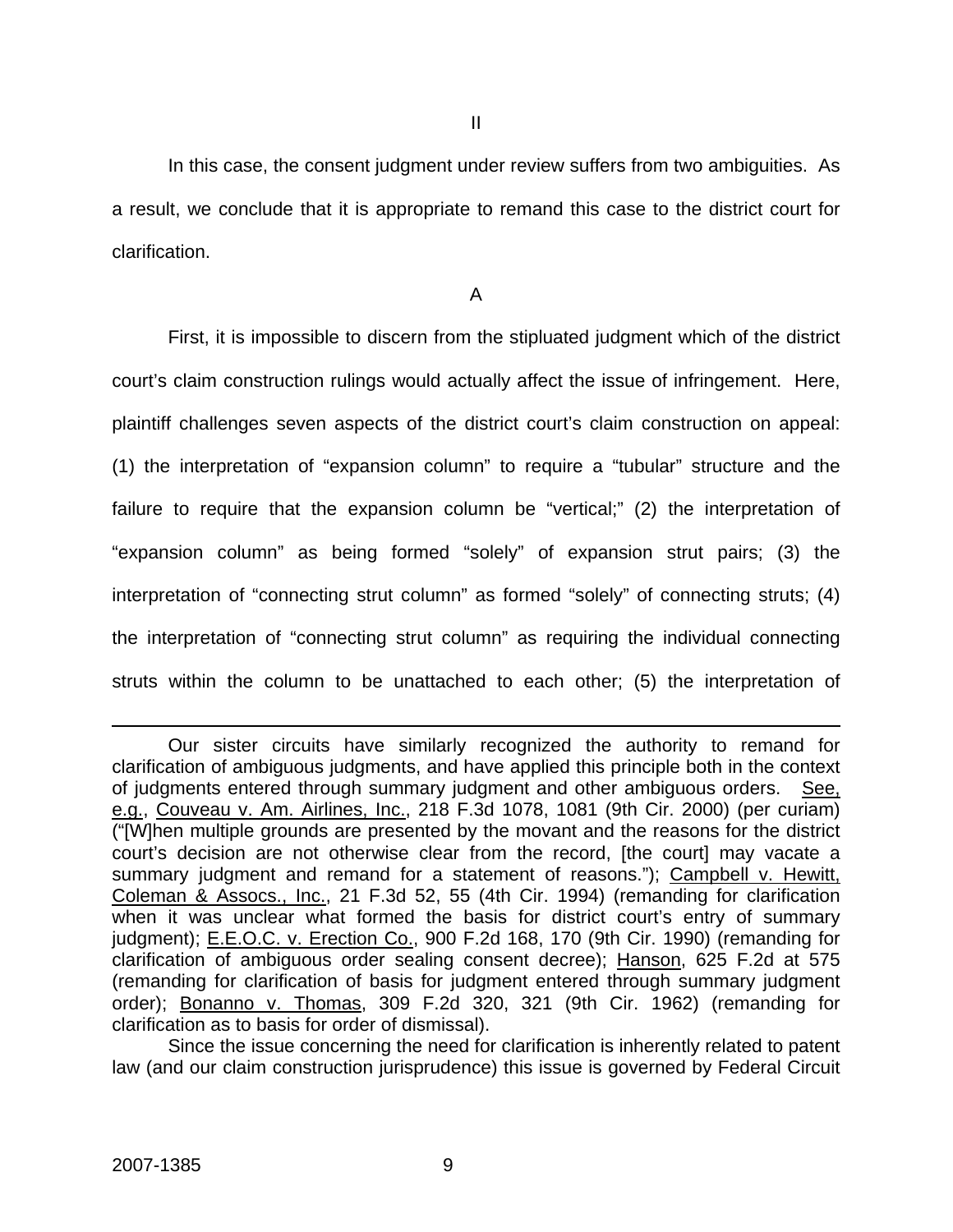"connecting strut" to require that it connect struts in "adjacent" expansion columns; (6) the interpretation of "expansion strut" to mean a strut in an expansion column; and (7) the interpretation of "expansion strut pair" to require a combination of two adjacent expansion struts attached on one side and not the other.

 The parties extensively brief the first of these issues, whether the term "expansion column" should be interpreted to require a tubular structure. At oral argument, counsel for plaintiff conceded that the district court's construction of the claim term "expansion column" to include a "tubular" rather than a "vertical" limitation was not "pertinent to the issue of infringement." Oral Argument at 2:43-3:03.Defendants' appellate brief concedes that the issue concerning any "tubular" or "vertical" limitation has no effect on infringement, and counsel for defendants again admitted at oral argument that there was not "a material dispute" between the parties as to this issue. Oral Argument at 34:50-35:04.It appears possible that other claim construction disputes may also not affect infringement.<sup>[7](#page-10-0)</sup> Given the sparse record and the lack of any explanation as to which constructions would support a judgment of infringement, we cannot determine with certainty which of the claim construction disputes actually has an effect on the infringement issue.

 If we did not require clarification of the stipulated judgment in this case, we would risk rendering an advisory opinion as to claim construction issues that do not actually affect the infringement controversy between the parties. The Supreme Court has

1

law. See Diego Inc. v. Audible, Inc., 505 F.3d 1362, 1366 (Fed. Cir. 2007) (issues "unique to patent law" governed by Federal Circuit law).

<span id="page-10-0"></span><sup>7</sup> At oral argument, Jang's counsel listed the claim construction issues that did and that did not affect infringement, but omitted two claim construction issues raised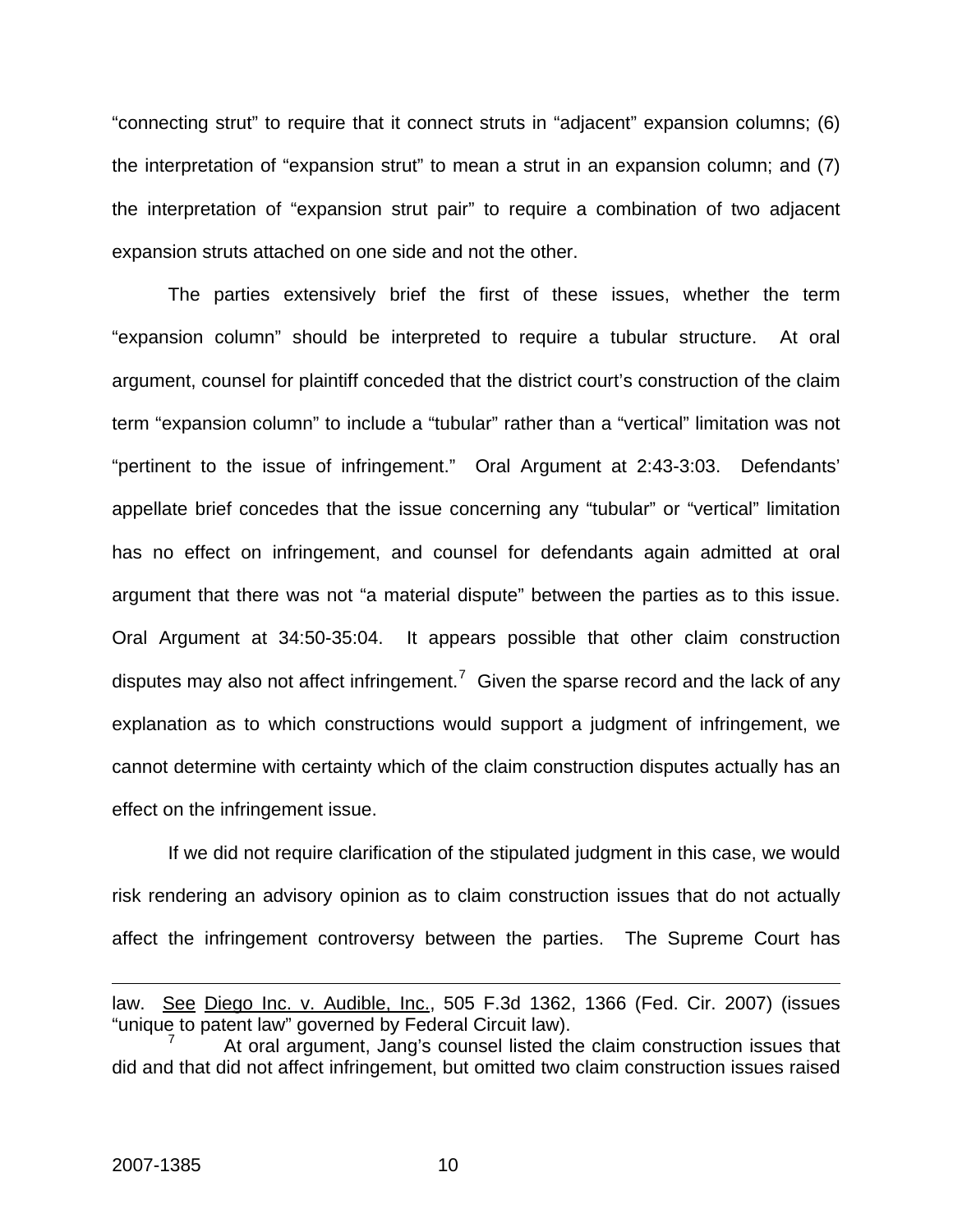explicitly held that Article III does not permit the courts to resolve issues when it is not clear that the resolution of the question will resolve a concrete controversy between interested parties. Coffman v. Breeze, 323 U.S. 316, 322-24 (1945) ("[F]or purposes of the present suit, the constitutionality of the Act is without legal significance . . . . The prayer of the bill of complaint that the Act be declared unconstitutional is thus but a request for an advisory opinion . . . ."); see also Calderon v. Ashmus, 523 U.S. 740, 747 (1998) (refusing to apply statute to hypothetical dispute because the resulting determination would be only an advisory opinion and would not "resolve the entire case or controversy"); United States v. Evans, 213 U.S. 297, 300-01 (1909) (refusing on advisory opinion grounds to consider merits of government's appeal as to jury instructions in criminal case where statute conferring appellate jurisdiction required that acquittal could not be set aside); Yazoo & Miss. Valley R.R. v. Jackson Vinegar Co., 226 U.S. 217, 219-20 (1912) (refusing to decide dispute as to constitutionality of statute in hypothetical contexts that would not affect the outcome of the case before the court). These concerns strongly counsel in favor of a remand for clarification of the judgment.

B

 Second, the stipulated judgment provides no factual context for the claim construction issues presented by the parties. In particular, nothing in the stipulated judgment provides any context with respect to how the disputed claim construction rulings relate to the accused products.

 We have previously emphasized the importance of the context provided by an analysis of the accused device when ruling on claim construction and the problems

<u>.</u>

in Jang's brief, that is, the district court's construction of the terms "expansion strut" and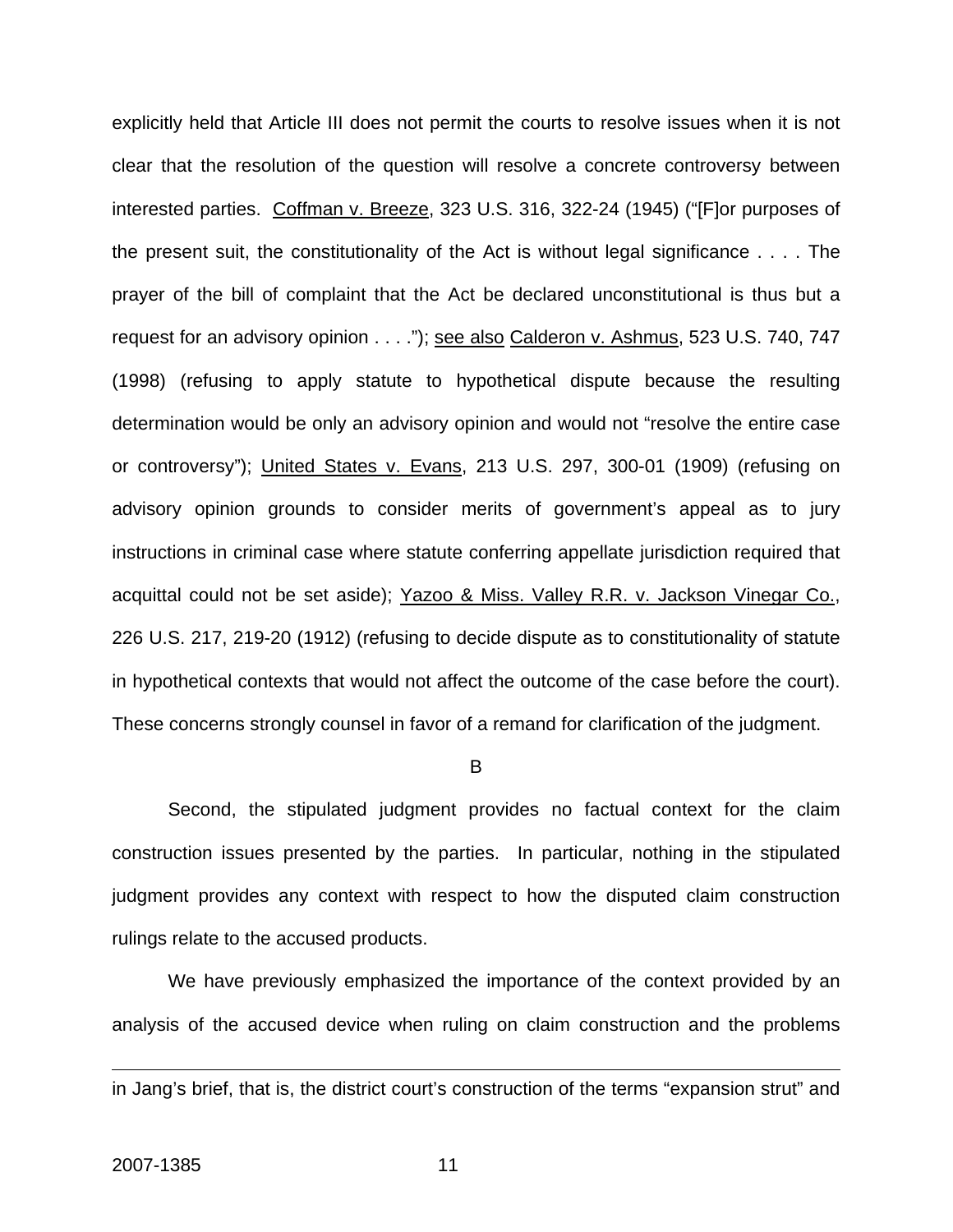presented by construing claims in the absence of such context. For example, in Lava Trading, Inc. v. Sonic Trading Management, LLC, we noted the difficulty of construing claims without the ability to compare the accused products to the asserted claims:

Without knowledge of the accused products, this court cannot assess the accuracy of the infringement judgment under review and lacks a proper context for an accurate claim construction. . . . Without the vital contextual knowledge of the accused products or processes, this appeal takes on the attributes of something akin to an advisory opinion on the scope of the [asserted] patent. The problems with such an appeal, even if within this court's jurisdiction, have been noted in many of the court's prior cases.

445 F.3d 1348, 1350 (Fed. Cir. 2006) (internal citation omitted) (citing Wilson Sporting Goods Co. v. Hillerich & Bradsby Co., 442 F.3d 1322 (Fed. Cir. 2006)); see also Mass. Inst. of Tech. v. Abacus Software, 462 F.3d 1344, 1350 (Fed. Cir. 2006) (noting "a problem with the mechanism by which th[e] case ha[d] been litigated . . . [because] the record d[id] not disclose the nature of the accused devices"). Indeed, a better understanding of the context of the claim construction as a case proceeds through an infringement determination can appropriately lead a district court to change its initial claim construction. See, e.g., Power Mosfet Techs., L.L.C. v. Siemens AG, 378 F.3d 1396, 1412 (Fed. Cir. 2004); Sofamor Danek Group, Inc. v. DePuy-Motech, Inc., 74 F.3d 1216, 1221 (Fed. Cir. 1996) ("A trial court may exercise its discretion to interpret the claims at a time when the parties have presented a full picture of the claimed invention and prior art.").

 Where a stipulated judgment of noninfringement has been entered based on a district court's claim construction and the stipulated judgment itself does not explain the basis for the infringement determination, we have sometimes elected to proceed with an

1

<sup>&</sup>quot;expansion strut pair."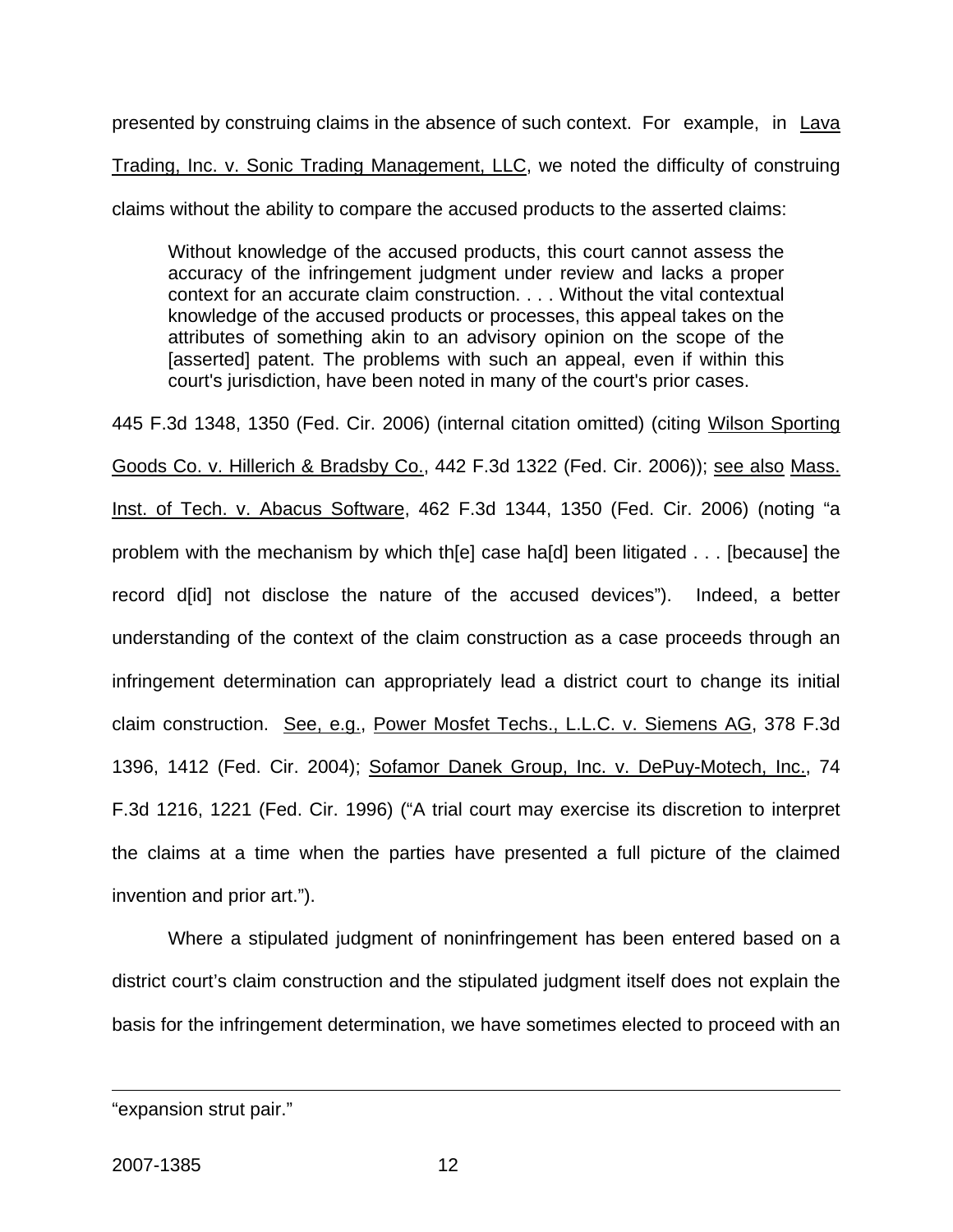appeal challenging the claim construction because we could sufficiently infer the factual context from the record. See, e.g., Lava Trading, 445 F.3d at 1351; Mass. Inst. of Tech., 462 F.3d at 1351. However, where this has not been possible, we have declined to resolve the claim construction issue. See Wilson, 442 F.3d at 1331 (noting that the context for a "rigid" limitation included in the district court's claim construction was unclear and refusing to reach a final construction in this regard on appeal while inviting the district court to "reconsider its construction" as to the "rigid" limitation on a fuller record).

 This is not a case in which the impact of the constructions is obvious from a simple examination of the record documents. While the record contains depictions of the accused products and the parties offer cryptic comments in their appeal briefs on the infringement issue, there is no explanation in the stipulation as to why the accused products would not infringe under the district court's claim construction or why they would infringe under the alternative claim constructions offered by Jang. Nor is it possible to infer this information from the record. It is, in fact, not even clear from the stipulation or from the briefs on appeal which claims of the two patents are asserted. The lack of information concerning infringement makes it difficult to comprehend the claim construction issues. In other words, on this record, we lack "a proper context for an accurate claim construction." Lava Trading, 445 F.3d at 1350. Under these circumstances we conclude that a remand for clarification is both necessary and appropriate.